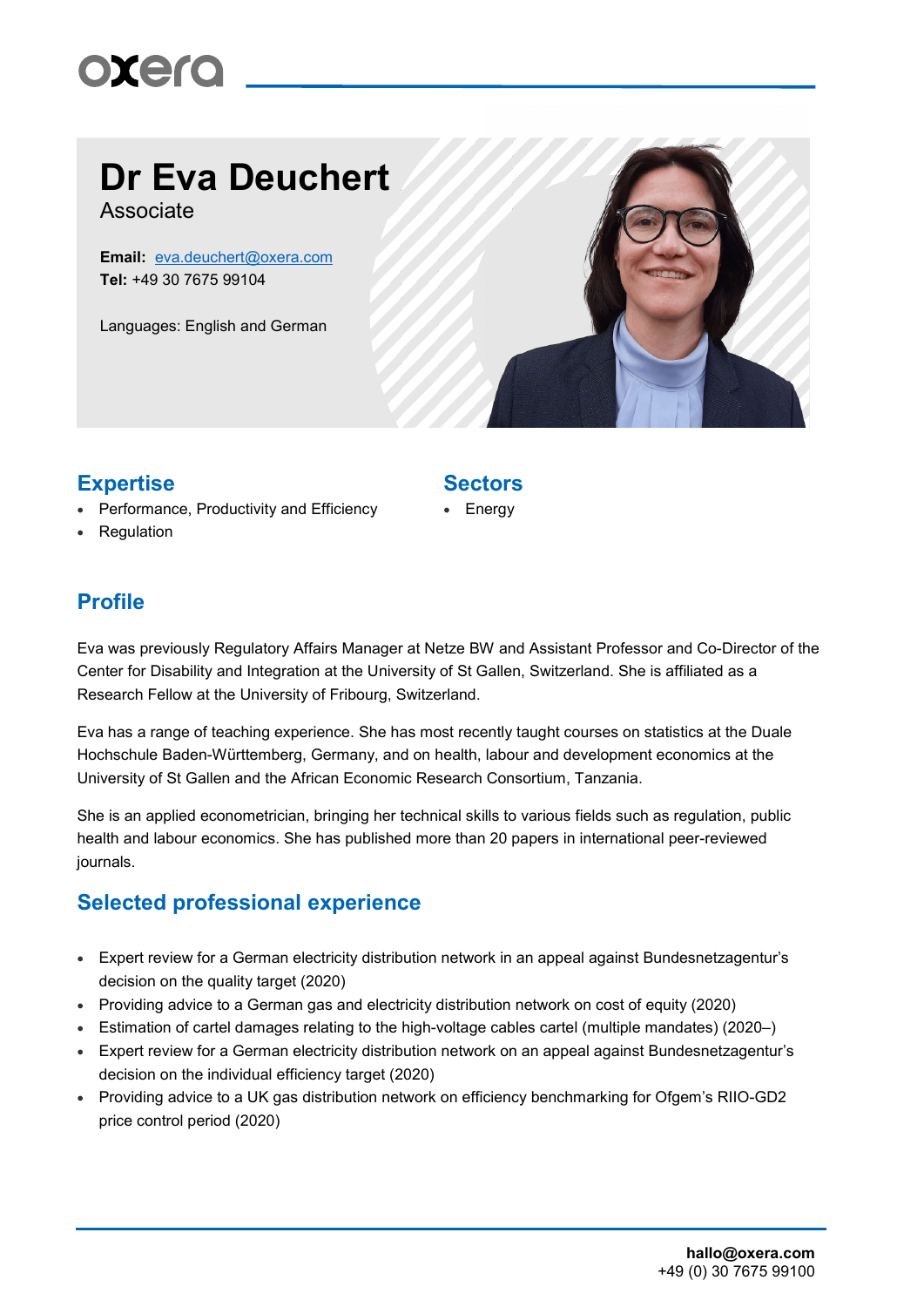# **Selected publications**

- Bandle, N., Burger, A., Deuchert, E., Gabel, M., Hope, P. and Woolley, F. (2020), 'Warum die Marktrisikoprämie bei der Bestimmung der regulatorischen Eigenkapitalzinsen deutlich erhöht werden muss', Energiewirtschaftliche Tagesfragen, 70:12, pp. 58–61.
- Deuchert, E. and Eugster, B. (2019), 'Income and Substitution Effects of a Disability Insurance Reform', Journal of Public Economics.
- Deuchert, E. and Parthasarathy, S. (2018–19), five-part series of articles on the German energy regulator's benchmarking framework covering efficiency methods (DEA and SFA), functional form assumptions, cost driver analysis, outlier analysis and model validation, ew–Magazin für die Energiewirtschaft.
- Deuchert, E., Johanndeiter, S., Rosin, P. and Spiekermann, K. (2018), 'Warum die Residualmethode bei der Berechnung des generellen sektoralen Produktivitätsfaktors aus rechtlicher und sachlicher Sicht nicht angewendet werden kann', Netzwirtschaften & Recht, 6/2018.
- Deuchert, E. (2017), 'Berechnung des Xgen unter Verwendung von Regressionsmethoden', Zeitschrift für Energiewirtschaft, 41.
- Deuchert, E. and Kauer, L. (2017), 'Hiring subsidies for people with a disability Evidence from a small scale social field experiment', International Labour Review, 136, pp. 277–293.
- Deuchert, E., Huber, M. and Schelker, M. (2017), 'Direct and indirect effects based on difference-indifferences with an application to political preferences following the Vietnam draft lottery', Journal of Business & Economic Statistics.
- Deuchert, E., Kauer, L., Liebert, H. and Wuppermann, C. (2017), 'Disability discrimination in higher education: analyzing the quality of counseling services', Education Economics, pp. 1–14.
- Huber, M. and Deuchert, E. (2017), 'A Cautionary Tale About Control Variables in IV Estimation', Oxford Bulletin of Economics & Statistics.
- Deuchert, E. (2016), 'Die Berücksichtigung von Spitzenkappung in der Anreizregulierung', Zeitschrift für Energiewirtschaft, 40.
- Deuchert, E. and Liebert, H. (2016), 'Aging faster in office? The effect of extended service in political office on longevity', Applied Economics Letters, 23:7, pp. 510–515.
- Deuchert, E. and Streb, S. (2016), 'Ist ein Xgen von Null für die dritte Regulierungsperiode gerechtfertigt?', Energiewirtschaftliche Tagesfragen, 66.
- Bütler, M., Deuchert, E., Lechner, M. Staubli, S. and Thiemann, P. (2015), 'Financial work incentives for disability benefit recipients: lessons from a randomised field experiment', IZA Journal of Labor Policy, 4:18.
- Deuchert, E. and Felfe, C. (2015), 'The Tempest: Short- and Long-Term Consequences of a Natural Disaster for Children's Development', European Economic Review, 80, pp. 280–294.
- Deuchert, E. and Gabel, M. (2015), 'Berücksichtigung von Faktorpreisen bei der Berechnung von Effizienzwerten', Energiewirtschaftliche Tagesfragen, 9.
- Deuchert, E. and Streb, S. (2015), 'Warum die Bundesnetzagentur beim Zeitverzug irrt', Zeitschrift für Energie, Markt, Wettbewerb, 4/2015.
- Deuchert, E. and Wunsch, C. (2014), 'Evaluating Nationwide Health Interventions: Malawi's ITN Distribution Program', Journal of the Royal Statistical Society: Series A, 177:2, pp. 523–552.
- Cabus, S., Deuchert, E. and Tafreschi, D. (2013), 'A Short Note on Economic Development and Socioeconomic Inequality in Female Body Weight', Health Economics, 23:7, pp. 861–869.